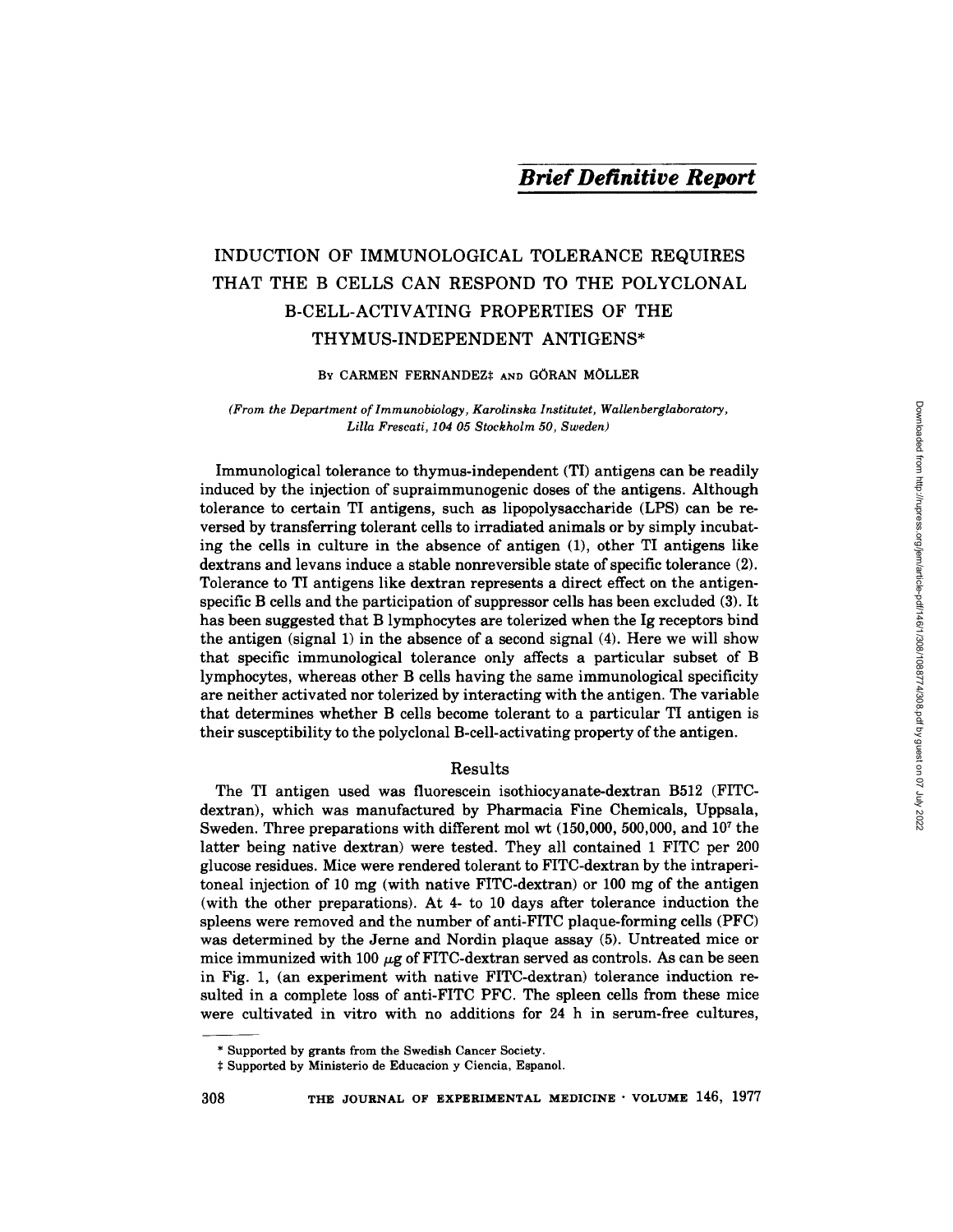

FIG. 1. Anti-FITC PFC in untreated (C3H  $\times$  DBA)F<sub>1</sub> mice or mice injected 6 days before with an immunogenic (100  $\mu$ g) or tolerogenic (10 mg) dose of FITC-native dextran. The **response (three mice/group) was tested on FITC coated sheep erythrocytes by using a very low concentration of FITC (0.05 mg/ml) to detect cells with high affinity for the antigen, as described before (6).** 



**FIG. 2. Cells from the animals in Fig. 1 were cultivated for 24 h in serum-free medium,**  harvested, and recultivated in 5% human A serum by using  $3 \times 10^5$  cells/ml in 2 ml in 35**mm diameter Petri dishes in the presence of the indicated polyclonal B-cell activators. The**  following PBA concentrations were used: LPS 100  $\mu$ g/ml, PPD 100  $\mu$ g/ml, and native **dextran (Dex) 10 mg/ml. The cells were harvested on day 3 and tested against FITC as described in Fig. 1. Bg indicates the response in nonstimulated cultures.** 

**harvested, and recultured in the presence of various polyclonal B-cell activators, such as LPS, purified protein derivative of tuberculin (PPD), and native dextran. The high affinity anti-FITC response was determined after 2 days (by**  using 10<sup>7</sup> cells/ml) or 3-7 days (by using  $3 \times 10^5$  cells/ml). The results were the **same in all culture systems employed and with all MW preparations used as shown in Figs. 2 and 3. It was consistently found that activation by LPS caused** 

**309**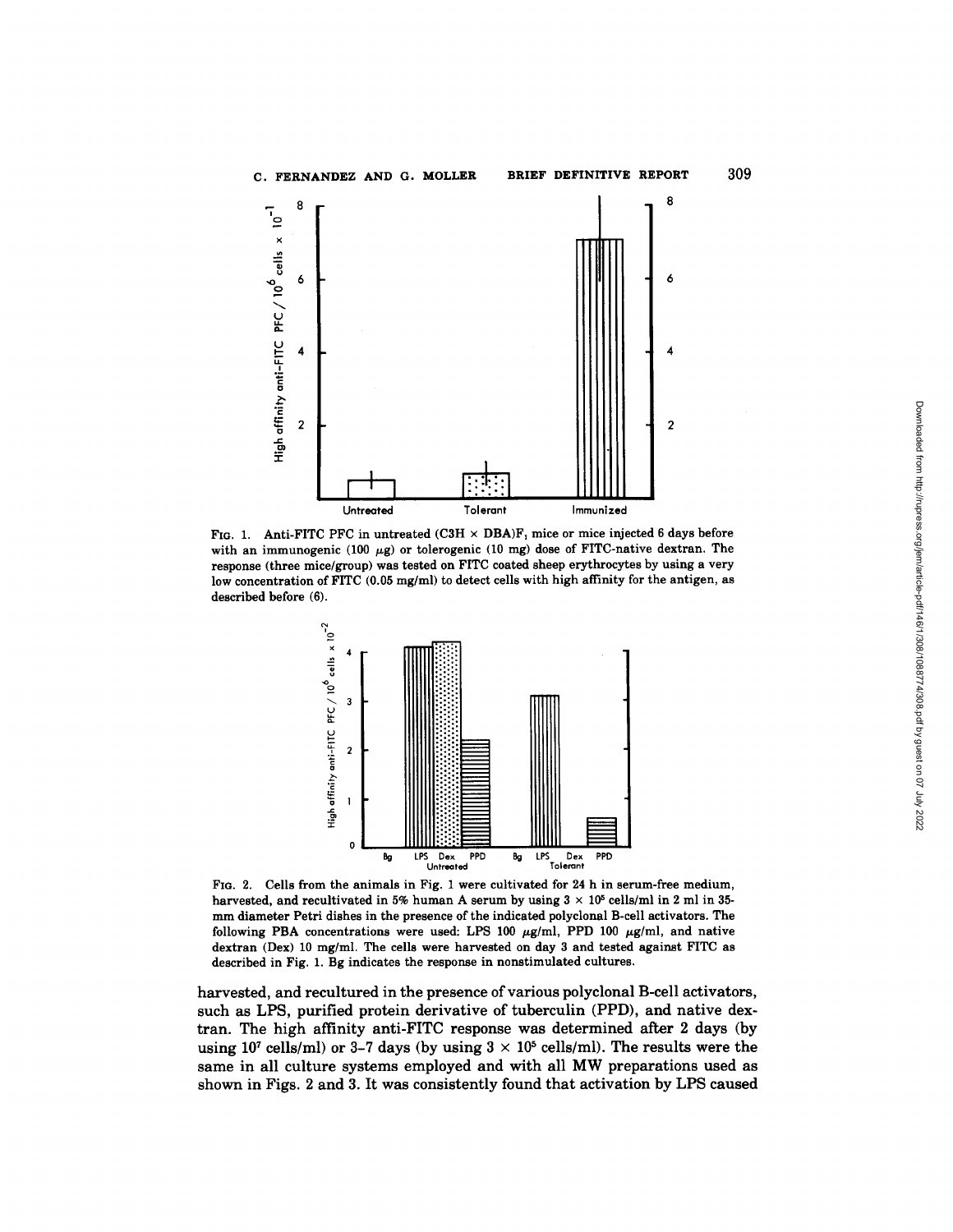

FIG. 3. Cells from 4 R animals tolerized 5 days earlier by an injection of i00 mg FITCdextran (Dex) 150 were cultivated for 24 h in serum-free medium, harvested, washed, and recultivated in serum-free medium by using 107 cells/ml in 35-mm plastic Petri dishes in the presence of 100  $\mu$ g/ml of LPS, 10 mg/ml of native dextran or 100  $\mu$ g/ml of PPD. The cells were harvested 2 days later and assayed for high affinity anti-FITC PFC as described in Fig. 1.

the appearance of high affinity PFC against FITC to the same extent with cells from untreated and tolerant mice. PPD was usually less efficient with cells from tolerant animals. In contrast, activation of the cells by polyclonally-activating concentrations of native dextran caused the appearance of anti-FITC PFC only in cultures with cells from untreated and immunized mice, but not with cells from tolerant animals.

### Discussion

These findings show that cells from animals rendered completely tolerant to the FITC-dextran conjugate can be activated by LPS and often by PPD to the synthesis of high affinity PFC against the hapten FITC to the same extent as cells from untreated animals. It follows that the anti-FITC reactive cells in the subsets of B cells that can be activated by LPS and PPD had not been made unresponsive to FITC. In contrast, polyclonally-activating concentrations of native dextran failed to activate cells from tolerant animals to the synthesis of anti-FITC PFC. Obviously, only some B cells capable of reacting with FITC were made tolerant of FITC, namely those B cells that could respond to the polyclonal B-cell activating properties of the dextran carrier. Since B cells in different subsets have the same repertoire of  $V$  genes  $(7)$ , the interaction between the antigen and the antigen-binding Ig receptors cannot by itself cause a tolerance signal. Since only the B cells that could respond to the polyclonalactivating property of the antigen were made tolerant, it follows that the polyclonal B-cell-activating (PBA) property of the antigen is responsible for tolerance induction.

These findings have far reaching implications for our understanding of signal delivery in lymphocyte activation and tolerance. They are clearly incompatible with the two signal concept stating that signal 1, which occurs after binding of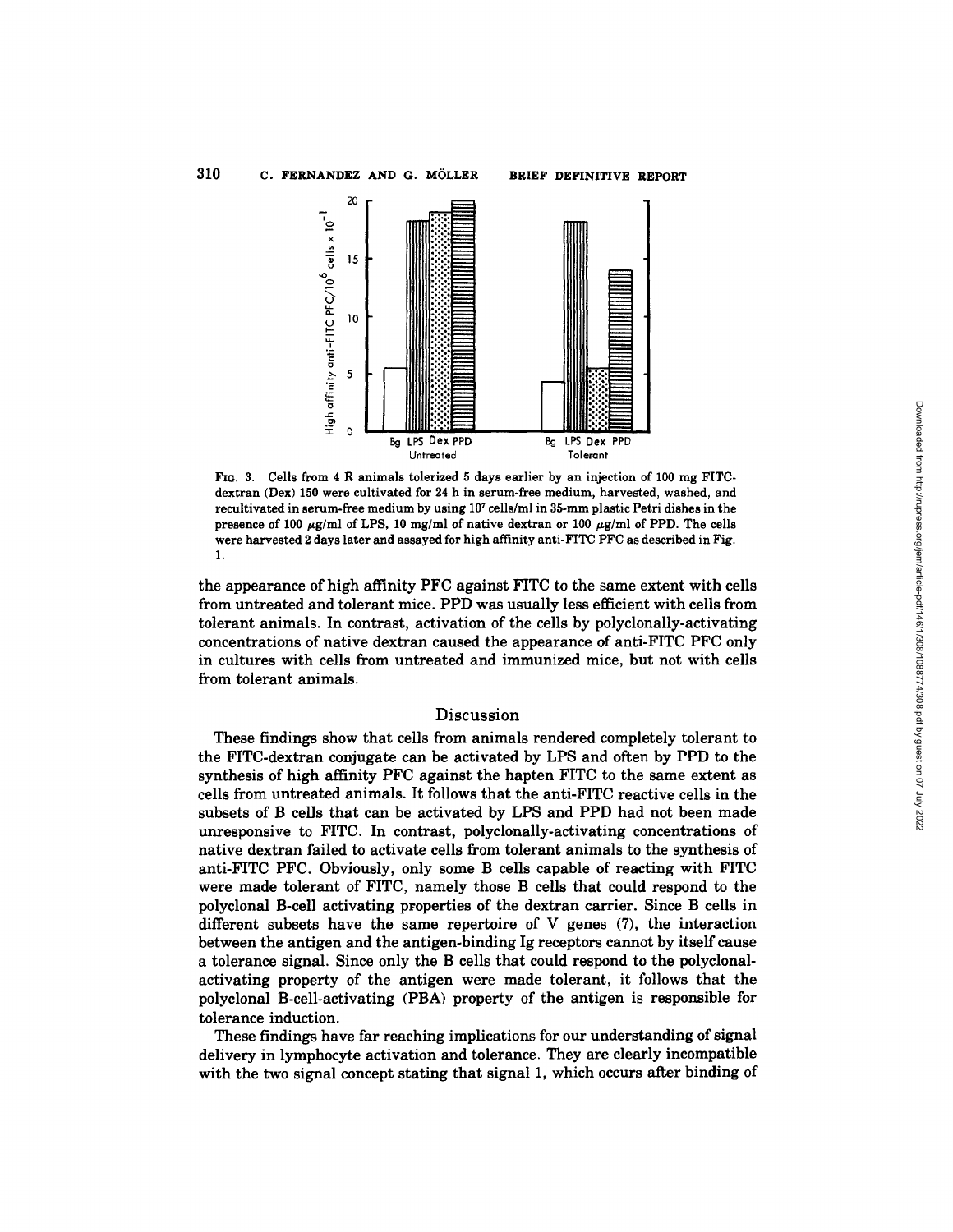

Fie. 4. Schematic summary of the results. FITC-dextran is illustrated as a molecule having two different determinants: the FITC epitope (open squares) and the PBA determinant (black circle). When FITC-dextran binds to the Ig receptor of anti-FITC reactive B cells, only those cells having PBA receptors for dextran will be activated (upper cell to the left), whereas other antigen-specific cells having different PBA receptors are not activated (upper cell to the right). When tolerogenic doses of the antigen is given, the cells with PBA receptors for dextran become tolerized (lower cell to the left), whereas other anti-FITC cells having different PBA receptors are not tolerized (lower cell to the right). These cells can be activated by a pelyclonal B-cell activator that can interact with the particular PBA receptor of that subpopulation, as indicated in the figure by a molecule having a different antigenic determinant (open D) and a different PBA determinant (black square).

the antigen to the Ig receptors, results in tolerance induction, whereas signal one plus a second signal which can be delivered by e.g. collaborating T cells or by PBA properties of TI antigen, cause lymphocyte activation. Our experiments show that signal one by itself neither can activate nor tolerize antigen-specific B cells (Fig. 4). Both activation and induction of specific tolerance necessarily required that the B cells possessed receptors for the polyclonal B-cell-activating properties of the TI antigen used as carrier. These findings are only compatible with the one nonspecific signal hypothesis of lymphocyte activation, which states that the activating signal is delivered only by polyclonal B-cell-activating properties of the TI antigen and that the Ig receptors do not signal any event in the B cells, but serve as passive focussing devices that allow the antigen to be focussed selectively to the antigen-specific cells. The selective induction of tolerance in those B cells that respond to the polyclonal B-cell activating properties of the antigen cannot be accommodated by any theory of lymphocyte activation that ascribes a signalling event by the interaction between the antigen and the Ig receptors.

Downloaded from http://rupress.org/jem/article-pdf/146/1/308/1088774/308.pdf by guest on 07 July 2022 Downloaded from http://rupress.org/jem/article-pdf/146/1/308/1088774/308.pdf by guest on 07 July 2022